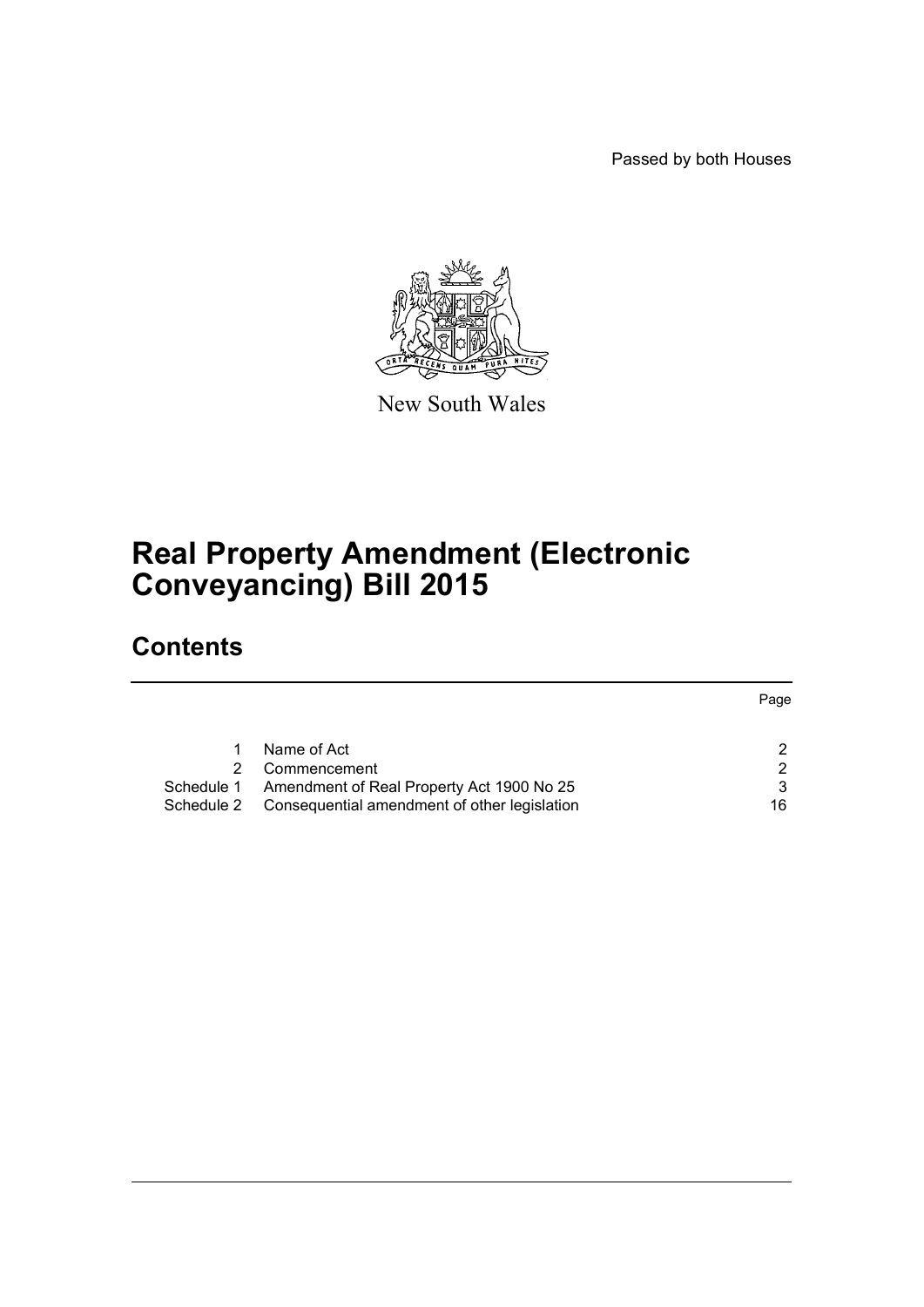*I certify that this public bill, which originated in the Legislative Assembly, has finally passed the Legislative Council and the Legislative Assembly of New South Wales.*

> *Clerk of the Legislative Assembly. Legislative Assembly, Sydney,* , 2015



New South Wales

# **Real Property Amendment (Electronic Conveyancing) Bill 2015**

Act No , 2015

An Act to amend the *Real Property Act 1900* to make provision for the alignment of paper and electronic conveyancing practices and to facilitate the adoption of electronic conveyancing practices; and to make consequential amendments to certain other legislation.

*I have examined this bill and find it to correspond in all respects with the bill as finally passed by both Houses.*

*Assistant Speaker of the Legislative Assembly.*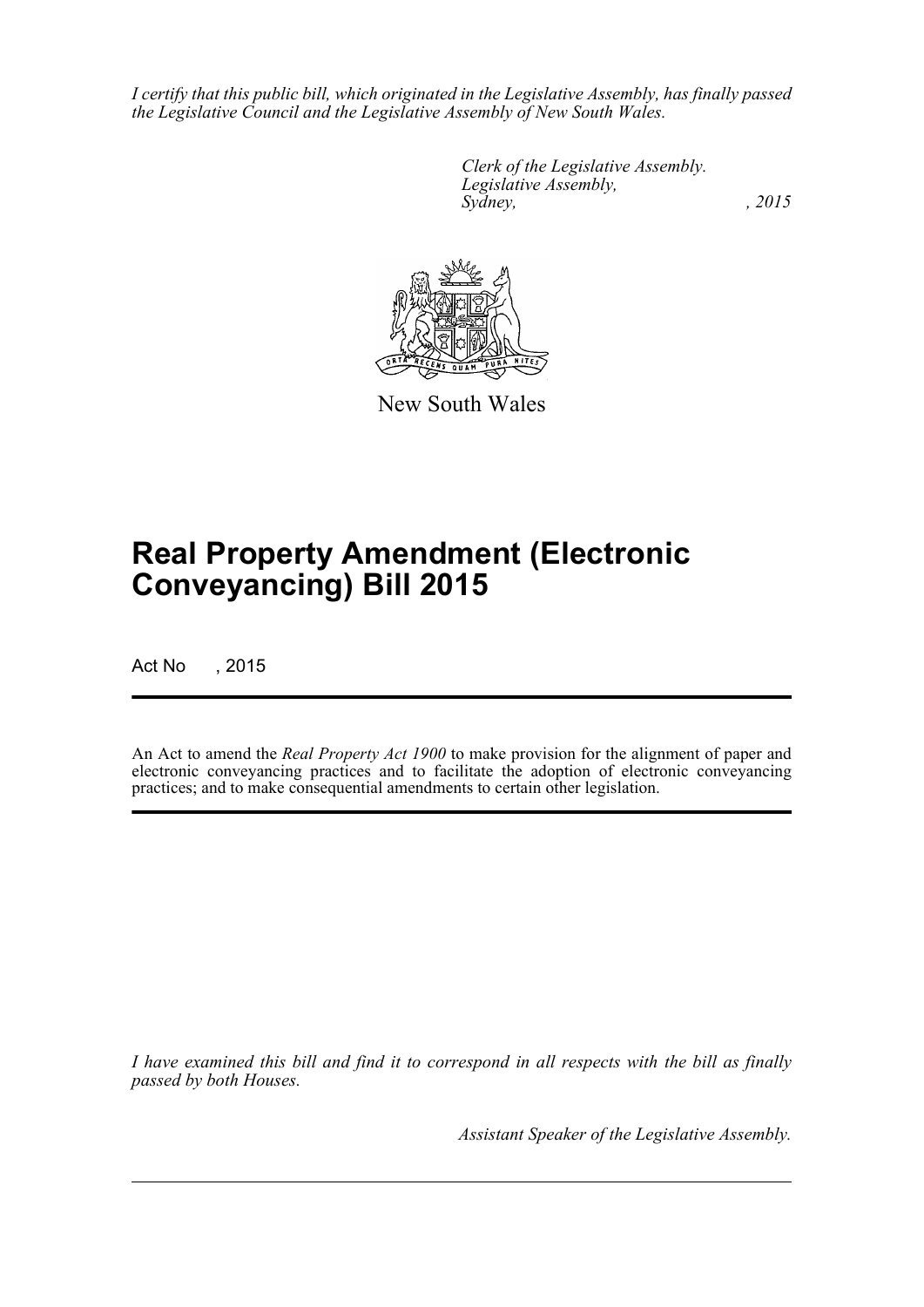#### <span id="page-2-0"></span>**The Legislature of New South Wales enacts:**

#### **1 Name of Act**

This Act is the *Real Property Amendment (Electronic Conveyancing) Act 2015*.

#### <span id="page-2-1"></span>**2 Commencement**

- (1) This Act commences on a day or days to be appointed by proclamation, except as otherwise provided by this section.
- (2) Schedules 1.6 [3] and [4], 1.7 and 2.1 commence on the date of assent to this Act.
- (3) Schedule 2.2 commences on the day on which Schedule 1.3 commences.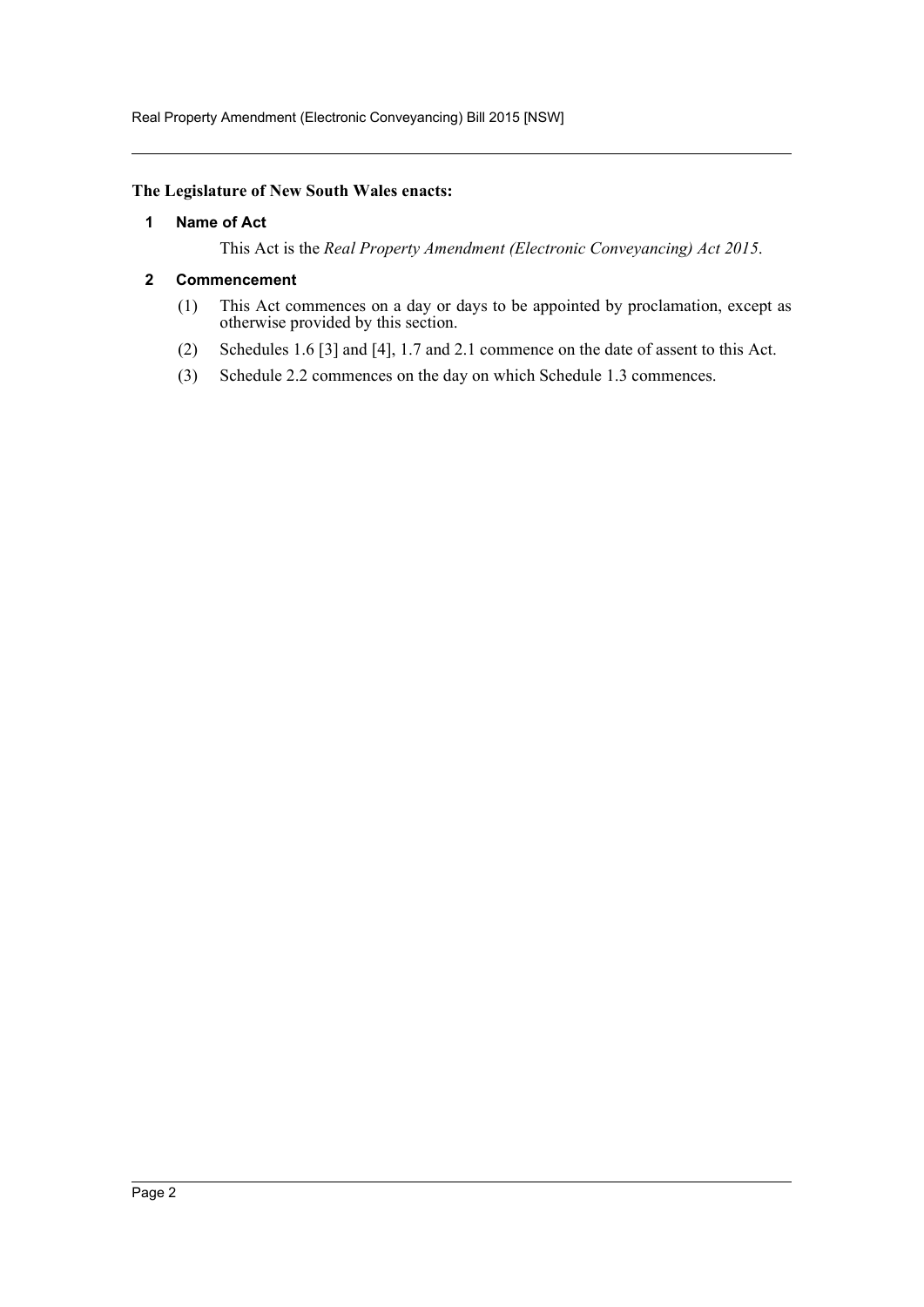## <span id="page-3-0"></span>**Schedule 1 Amendment of Real Property Act 1900 No 25**

## **1.1 Amendments concerning conveyancing rules**

## **[1] Section 3 Definitions**

Insert in alphabetical order in section 3 (1) (a):

*Conveyancing rules*—The rules determined by the Registrar-General under section 12E.

*Conveyancing transaction*—A conveyancing transaction within the meaning of the *Electronic Conveyancing National Law (NSW)* to which this Act applies.

## **[2] Section 12E**

Insert after section 12D:

## **12E Conveyancing rules**

## (1) **Making of conveyancing rules**

The Registrar-General may from time to time determine, in writing, rules for or with respect to the preparation and lodgment otherwise than electronically of paper documents to give effect to conveyancing transactions (the *conveyancing rules*), including rules for or with respect to the following:

- (a) the verification of identity and authority, including:
	- (i) the standards to which identity and authority are to be verified, and
	- (ii) the classes of persons in respect of whom identity and authority are to be verified, and
	- (iii) the classes of paper documents in relation to which verification of identity and authority requirements apply, and
	- (iv) the classes of persons who can undertake verification of identity and authority, and
	- (v) any supporting evidence and retention requirements,
- (b) client authorisations, including:
	- (i) the form of a client authorisation, and
	- (ii) the classes of paper documents to which a client authorisation applies, and
	- (iii) any supporting evidence and retention requirements,
- (c) matters to be certified, or relating to the certification of matters, for the purposes of paper documents, including:
	- (i) the form of certifications, and
	- (ii) the classes of persons who may certify those matters, and
	- (iii) any supporting evidence and retention requirements,
- (d) the retention of documents supporting or authenticating paper documents generally, including periods of retention,
- (e) the classes of conveyancing transactions that must be lodged using an Electronic Lodgment Network instead of by means of paper documents,
- (f) the obligations of persons lodging paper documents (including warranties and representations),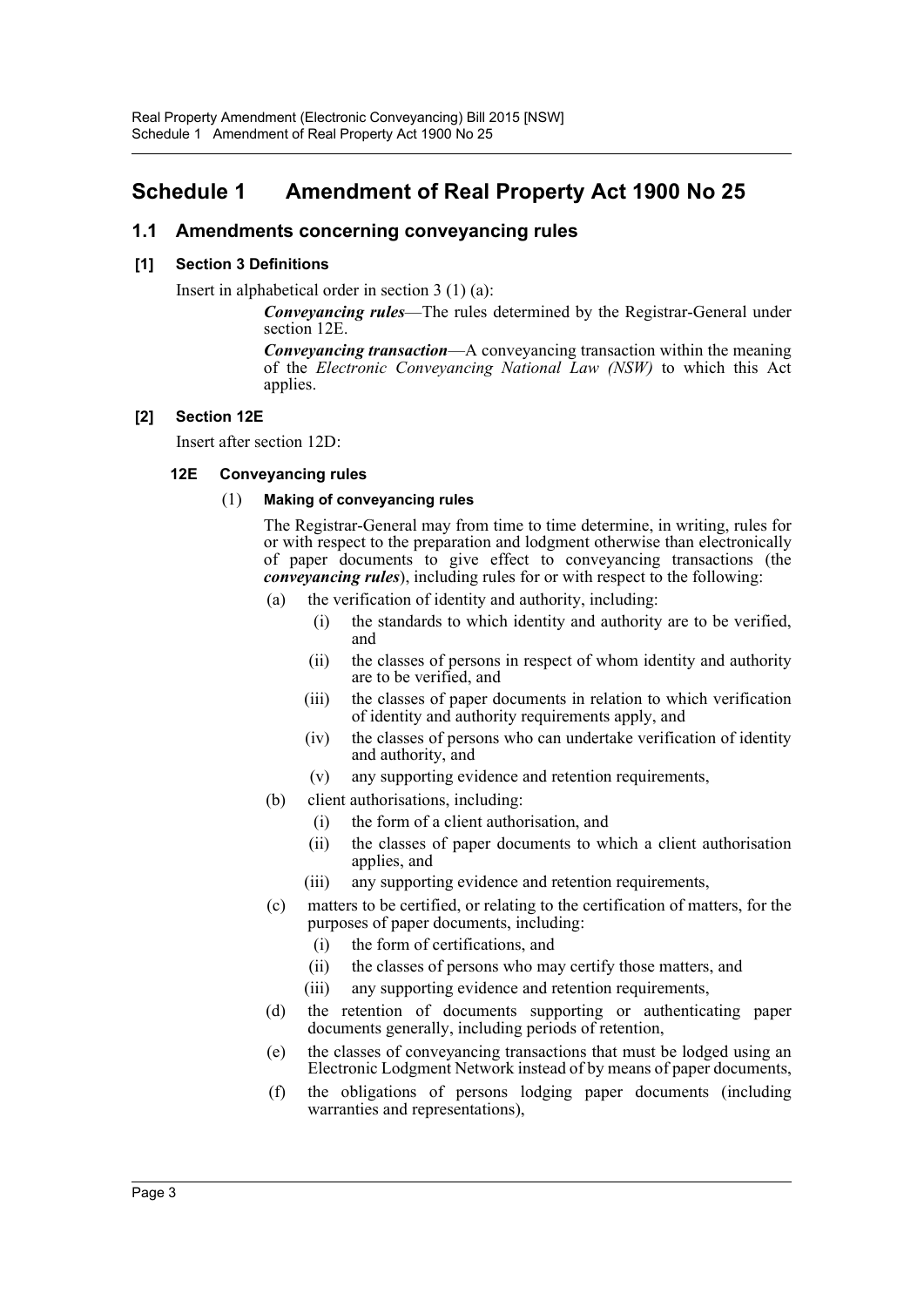- (g) the execution and attestation of paper documents that give effect to conveyancing transactions (including providing for certification, authentication or other alternatives to execution or attestation to prove or establish such transactions),
- (h) any other matter that by this Act or the regulations is required or permitted to be dealt with by the conveyancing rules.

#### (2) **Publication of conveyancing rules**

The Registrar-General must ensure that the following are publicly available:

- (a) the current conveyancing rules,
- (b) all superseded versions of the conveyancing rules.
- (3) The conveyancing rules, and any changes to them, must be made publicly available at least 20 business days before the conveyancing rules or, as the case requires, the changes take effect.
- (4) However, changes to the conveyancing rules may take effect within a shorter period (including immediately on being made publicly available), if the Registrar-General is satisfied that the changes need to take effect urgently because an emergency situation exists.
- (5) For the purposes of subsection (4), an emergency situation exists if the Registrar-General considers that, because of the occurrence of an event or the existence of particular circumstances, the operation, security, integrity or stability of an Electronic Lodgment Network or the Register or the land titles system is being, or is likely to be, jeopardised.
- (6) Documents may be made publicly available in accordance with this section in any manner the Registrar-General considers appropriate, including (without limitation) by means of a website.
- (7) It is sufficient compliance with subsection (2) (b) if a superseded version of the conveyancing rules (other than the most recently superseded version) is publicly available only on request made to the Registrar-General.

#### (8) **Compliance with conveyancing rules**

A person lodging a paper document giving effect to a conveyancing transaction must comply with the conveyancing rules.

- (9) The Registrar-General:
	- (a) may refuse to accept or register, or may reject, a conveyancing transaction that does not comply with the requirements of the conveyancing rules relating to the transaction, and
	- (b) if the Registrar-General is satisfied that a person has contravened the conveyancing rules—may do either or both of the following:
		- (i) suspend any right or other entitlement of the person to lodge documents giving effect to conveyancing transactions, for a period not exceeding 21 days, for a particular contravention,
		- (ii) impose such conditions on any right or other entitlement of the person to lodge documents giving effect to conveyancing transactions as the Registrar-General considers appropriate so as to prevent further contraventions.
- (10) The Registrar-General may waive compliance with all or any provisions of the conveyancing rules if the Registrar-General is satisfied that granting the waiver is reasonable in all the circumstances.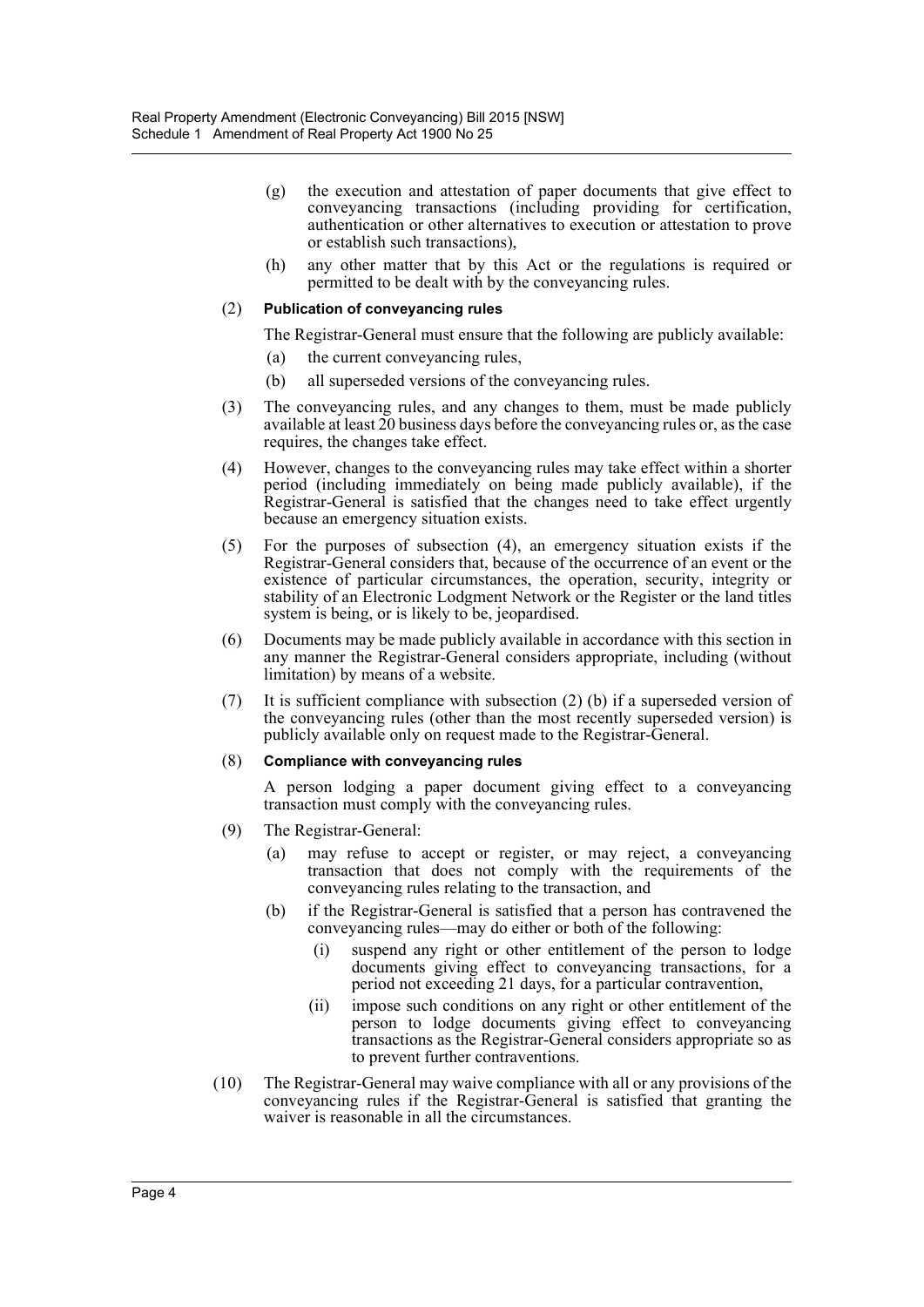- (11) A waiver under subsection (10) may:
	- (a) be total or partial, and
	- (b) apply generally to all persons or conveyancing transactions, or be limited in its application to particular persons or conveyancing transactions or particular classes of persons or conveyancing transactions, and
	- (c) apply generally or be limited in its application by reference to specified exceptions or factors, and
	- (d) apply indefinitely or for a specified period, and
	- (e) be unconditional or subject to conditions or restrictions.

#### (12) **Effect on other legislative provisions**

Nothing in this section limits any other power conferred on the Registrar-General by another provision of this Part or any other Act.

## **1.2 Amendments concerning client authorisations**

#### **[1] Section 3 Definitions**

Insert in alphabetical order in section 3 (1) (a):

*Authorised representative*—A law practice or licensed conveyancer (or firm of licensed conveyancers) authorised under a client authorisation to represent a party to a conveyancing transaction in connection with the execution or lodgment of documents that give effect to that transaction.

*Client authorisation*—A client authorisation as defined by section 107.

*Firm* of licensed conveyancers—A firm of licensees within the meaning of the *Conveyancers Licensing Act 2003*.

*Law practice*—A law practice within the meaning of the *Legal Profession Act 2004*.

#### **[2] Sections 107 and 108**

Insert after section 106:

#### **107 Client authorisations**

- (1) For the purposes of this Act, a *client authorisation* is a document:
	- (a) that is in the form required by the conveyancing rules, and
	- (b) by which a party to a conveyancing transaction authorises a law practice or licensed conveyancer (or firm of licensed conveyancers) to do one or more things on the party's behalf in connection with the transaction.
- (2) Without limiting subsection (1) (b), a client authorisation may authorise the authorised representative to do any of the following:
	- (a) sign documents giving effect to conveyancing transactions on behalf of a person being represented,
	- (b) present documents giving effect to conveyancing transactions for lodgment,
	- (c) authorise or complete any associated financial transaction.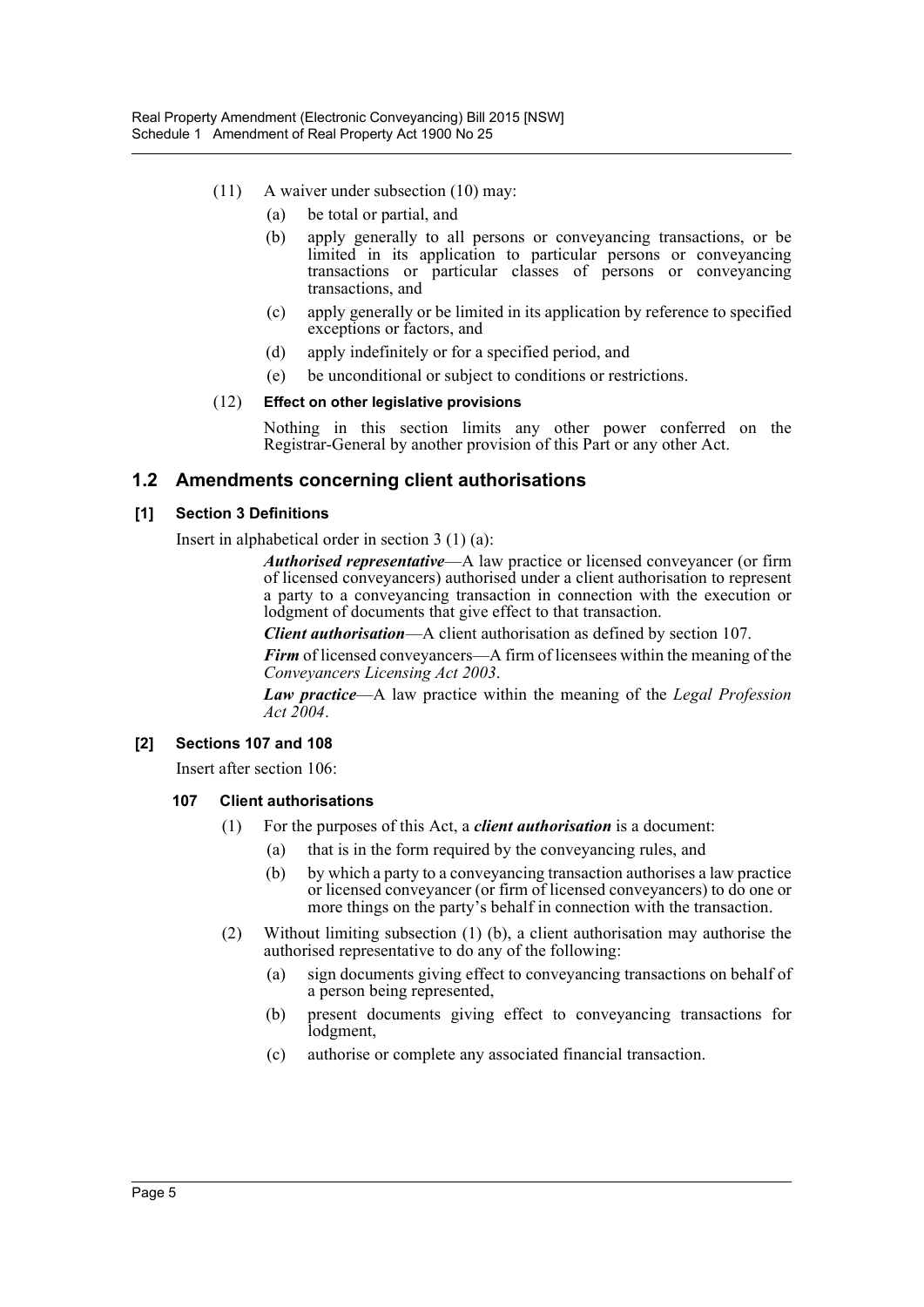- (3) A properly completed client authorisation:
	- (a) has effect according to its terms, and
	- (b) is not a power of attorney for the purposes of any other law relating to powers of attorney.
- (4) If a document is signed on a person's behalf by an authorised associate of the authorised representative under a properly completed client authorisation, the requirements of this Act, the regulations or any other law relating to the execution, signing, witnessing, attestation or sealing of documents of that kind are taken to have been fully satisfied.

**Note.** See also section 108 (Reliance on, and repudiation of, signatures).

- (5) A client authorisation in force for the purposes of the *Electronic Conveyancing National Law (NSW)* is taken to be a client authorisation for the purposes of this section, unless it expressly provides otherwise.
- (6) This section does not limit or affect the application of any law relating to powers of attorney in relation to:
	- (a) the execution of client authorisations under a power of attorney, or
	- (b) a client authorisation executed under a power of attorney.
- (7) This section has effect subject to any limitations or other restrictions specified by the conveyancing rules with respect to client authorisations.
- (8) In this section:

*authorised associate* of an authorised representative, in relation to the signing of a document, means:

- (a) if the authorised representative is a law practice—a legal practitioner associate (within the meaning of the *Legal Profession Act 2004*) of the practice authorised to sign the document for the practice, and
- (b) if the authorised representative is a licensed conveyancer who is a sole conveyancer—the licensed conveyancer or another licensed conveyancer who is an employee of, or consultant to, the licensed conveyancer authorised to sign the document for the licensed conveyancer, and
- (c) if the authorised representative is a firm of licensed conveyancers—a member or employee of, or a consultant to, the firm who is a licensed conveyancer authorised to sign the document for the firm, and
- (d) if the authorised representative is a licensed conveyancer that is a corporation—a director or employee of, or consultant to, the corporation who is a licensed conveyancer authorised to sign the document for the corporation.

#### **108 Reliance on, and repudiation of, signatures**

- (1) This section has effect subject to such modifications (if any) as may be prescribed by the regulations.
- (2) Subject to subsection (3), if a relevant person signs a paper document giving effect to a conveyancing transaction:
	- (a) the signature is binding, in relation to that document, on:
		- (i) the relevant person, and
		- (ii) any person for whom the relevant person acts under a client authorisation with respect to that document, and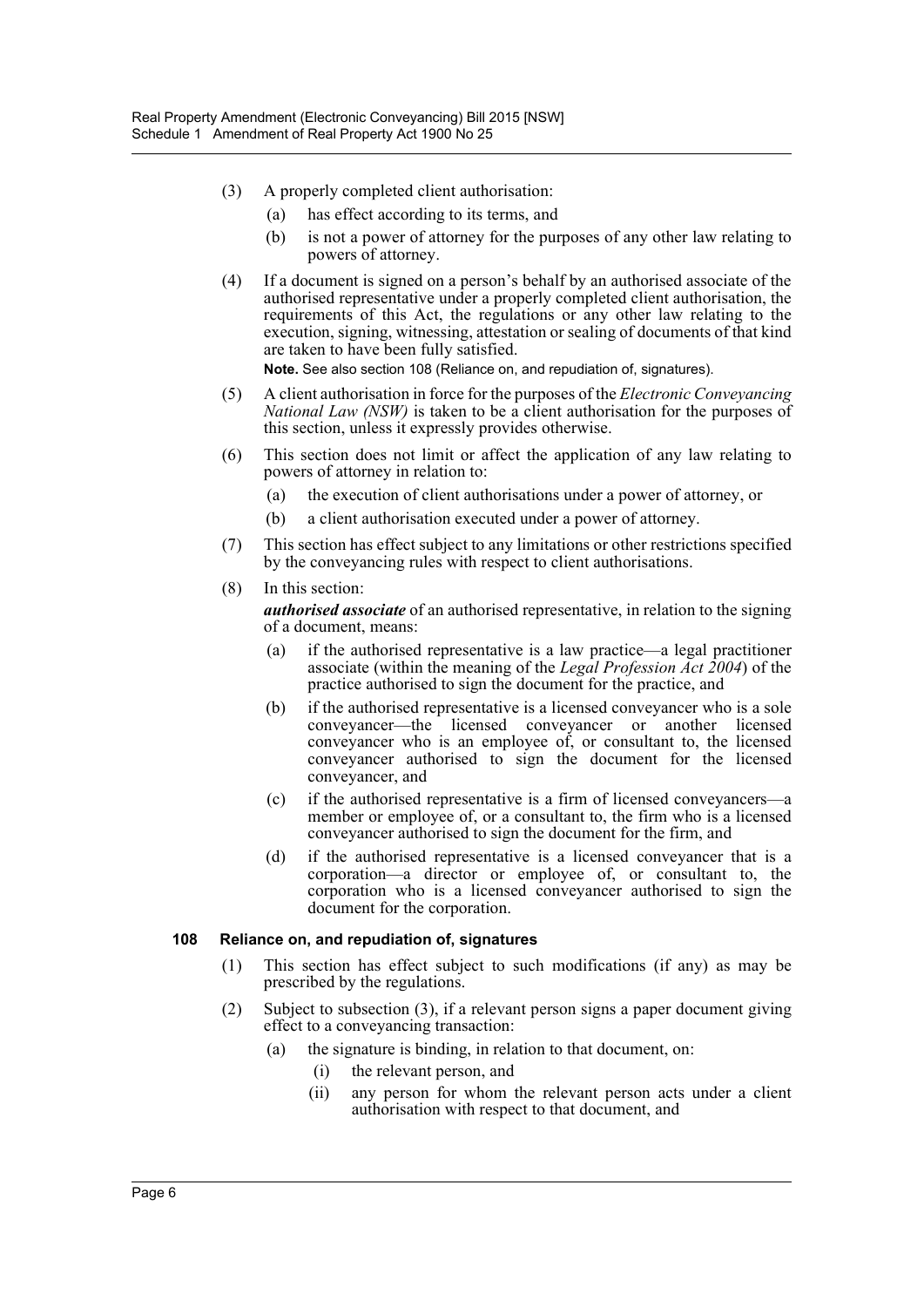- (b) the signature is binding, in relation to that document, for the benefit of: (i) each of the parties to that document, and
	- (ii) each authorised representative who acts under a client authorisation with respect to that document, and
	- (iii) any person claiming through or under any person to whom subparagraph (i) applies, and
	- (iv) the Registrar-General, once the document is lodged.
- (3) A relevant person may repudiate the signature with respect to a paper document giving effect to a conveyancing transaction if the relevant person establishes:
	- (a) that the signature was not the relevant person's signature, and
	- (b) that the signature was not the signature of a person who, at the time of signing the paper document:
		- (i) was an employee, agent, contractor or officer of the relevant person, and
		- (ii) had the relevant person's express or implied authority to sign any document, and
	- (c) that neither of the following enabled the signing of the paper document:
		- (i) a failure of the relevant person, or any of the relevant person's employees, agents, contractors or officers, to fully comply with the requirements of the conveyancing rules,
		- (ii) a failure by the relevant person, or any of the relevant person's employees, agents, contractors or officers, to take reasonable care.
- (4) For the purposes of subsection (3) (b) (ii), it does not matter whether the authority was:
	- (a) general, or
	- (b) limited or restricted to documents of a particular class or to a particular document or in any other way.
- (5) In this section:

*modification* includes addition, exception, omission or substitution.

*relevant person* means an Australian legal practitioner or licensed conveyancer who signs a paper document giving effect to a conveyancing transaction under the authority (or purportedly under the authority) of a client authorisation.

## **1.3 Amendment concerning certifications of correctness**

## **Section 117**

Omit sections 117 and 117A. Insert instead:

## **117 Certificate of correctness**

- (1) The Registrar-General may reject, or may refuse to accept or to take any action in relation to, any primary application, dealing, caveat or priority notice unless it is certified:
	- (a) if it is lodged in electronic form by means of an Electronic Lodgment Network—in accordance with the participation rules made under the *Electronic Conveyancing National Law (NSW)*, or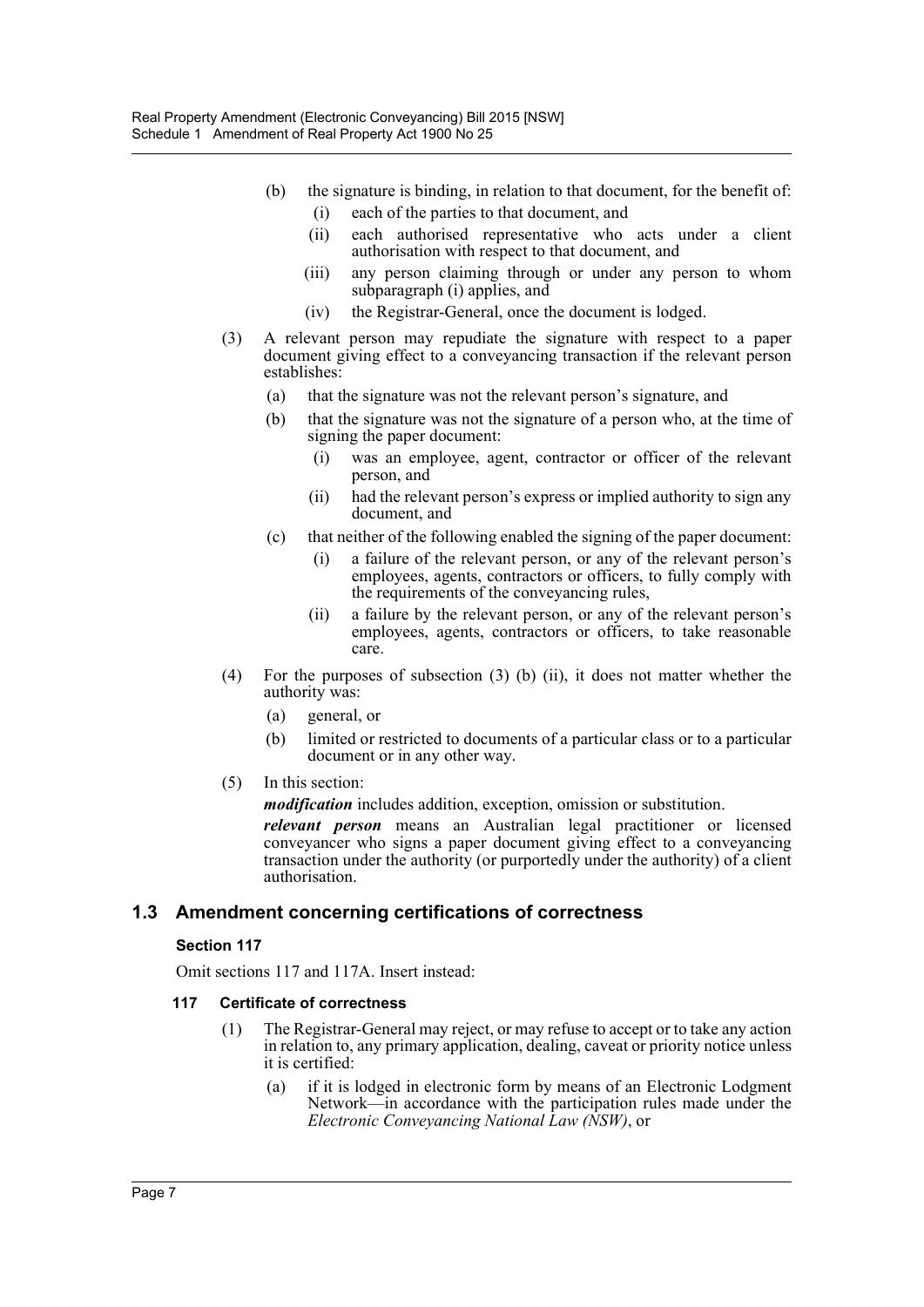- (b) if it is lodged in paper form—in accordance with the conveyancing rules.
- (2) The Registrar-General may reject, or may refuse to accept or to take any action in relation to, any dealing accompanied by a notice (in accordance with section 39 (1B)) unless:
	- (a) in the case of any dealing accompanied by a notice that is lodged by means of an Electronic Lodgment Network—the dealing is accompanied by a certificate in electronic form to the effect that the notice has been lodged electronically in a form and in the manner approved by the Registrar-General and the notice is correct for the purposes of this Act, and
	- (b) in the case of a notice lodged electronically (other than through an Electronic Lodgment Network)—the dealing is accompanied by a certification to the effect that the notice has been lodged electronically in a form and in the manner approved by the Registrar-General and that the notice is correct for the purposes of this Act, and
	- (c) in any other case—the notice bears a certificate in the form required by the conveyancing rules to the effect that the notice is correct for the purposes of this Act.

**Note.** The notice referred to in section 39 (1B) is a notice of the sale or transfer of land.

- (3) A certificate referred to in subsection (2) must be signed (or, in the case of an electronic certificate, digitally signed) by:
	- (a) the person lodging the dealing, or
	- (b) a party to the dealing, or
	- (c) a solicitor or agent acting for the person lodging, or a party to, the dealing.
- (4) A person must not falsely or negligently certify to the correctness of any application, dealing, caveat or notice referred to in this section. Maximum penalty: 10 penalty units.
- (5) The conviction of a person under subsection (4) does not prevent a person who may have sustained any damage or loss in consequence of an error or mistake in any such certified application, dealing or caveat from recovering damages against the person certifying.

## **1.4 Amendment concerning execution and attestation**

#### **Section 3 Definitions**

Insert after section 3 (1) (f):

(g) A reference to a dealing, caveat, priority notice, instrument or other document that is in paper form being duly executed or witnessed includes a reference to it being certified or otherwise authenticated in accordance with the conveyancing rules.

**Note.** See also sections 107 (4) and 108 with respect to the effect of the signing of documents under the authority or purported authority of client authorisations.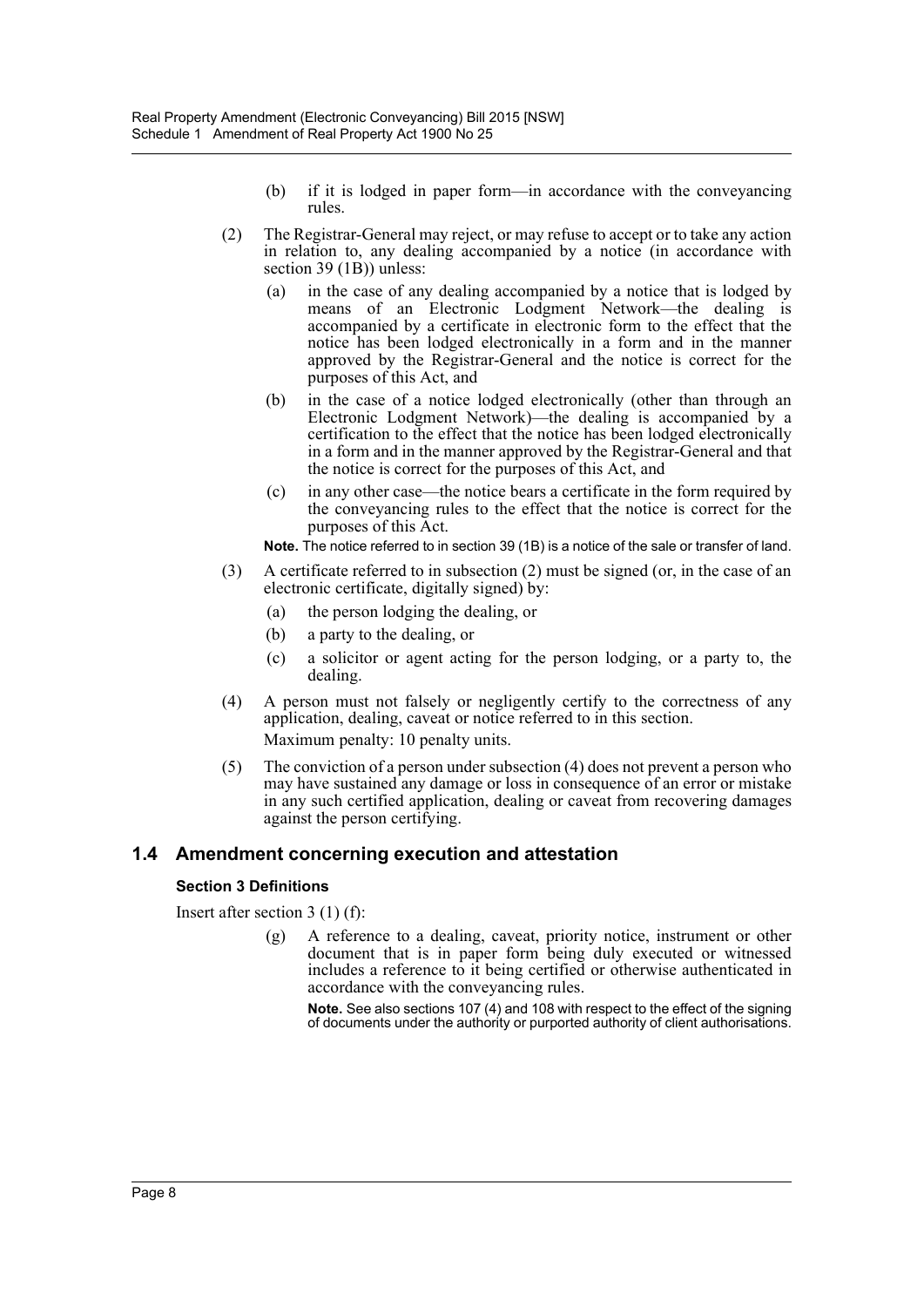## **1.5 Amendments concerning priority notices**

## **[1] Section 3 Definitions**

Omit "or caveat" from the definition of *Dealing* in section 3 (1) (a). Insert instead ", caveat or priority notice".

## **[2] Section 3 (1) (a)**

Insert in alphabetical order:

*Priority notice*—A priority notice under Part 7B.

## **[3] Section 36 Lodgment and registration of documents**

Omit "or caveat" wherever occurring in section 36 (1A)–(2). Insert instead ", caveat or priority notice".

## **[4] Section 36 (3)**

Insert ", priority notice" after "caveat" wherever occurring.

## **[5] Section 39 Treatment of dealings that do not comply with requirements**

Omit "or caveat" wherever occurring in section 39 (1A).

Insert instead ", caveat or priority notice".

## **[6] Section 57 Procedure on default**

Insert after section  $57(2)$  (b1) (ii):

(iii) each person (if any) who has lodged a priority notice and claims as an unregistered mortgagee or chargee to be entitled to an estate or interest in the land mortgaged or charged, and

## **[7] Section 61 Application for foreclosure order**

Insert at the end of section 61 (1A) (c):

, and

(d) each person (if any) who has lodged a priority notice and claims as an unregistered mortgagee or chargee to be entitled to an estate or interest in the land mortgaged or charged.

## **[8] Part 7B**

Insert after Part 7A:

## **Part 7B Priority notices**

## **74S Interpretation**

(1) In this Part:

*registrable form*, in relation to a dealing, means that the dealing is in registrable form for the purposes of section 36.

(2) In this Part, a reference to a legal or equitable estate in land includes a reference to a subsisting interest in land within the meaning of section 28A.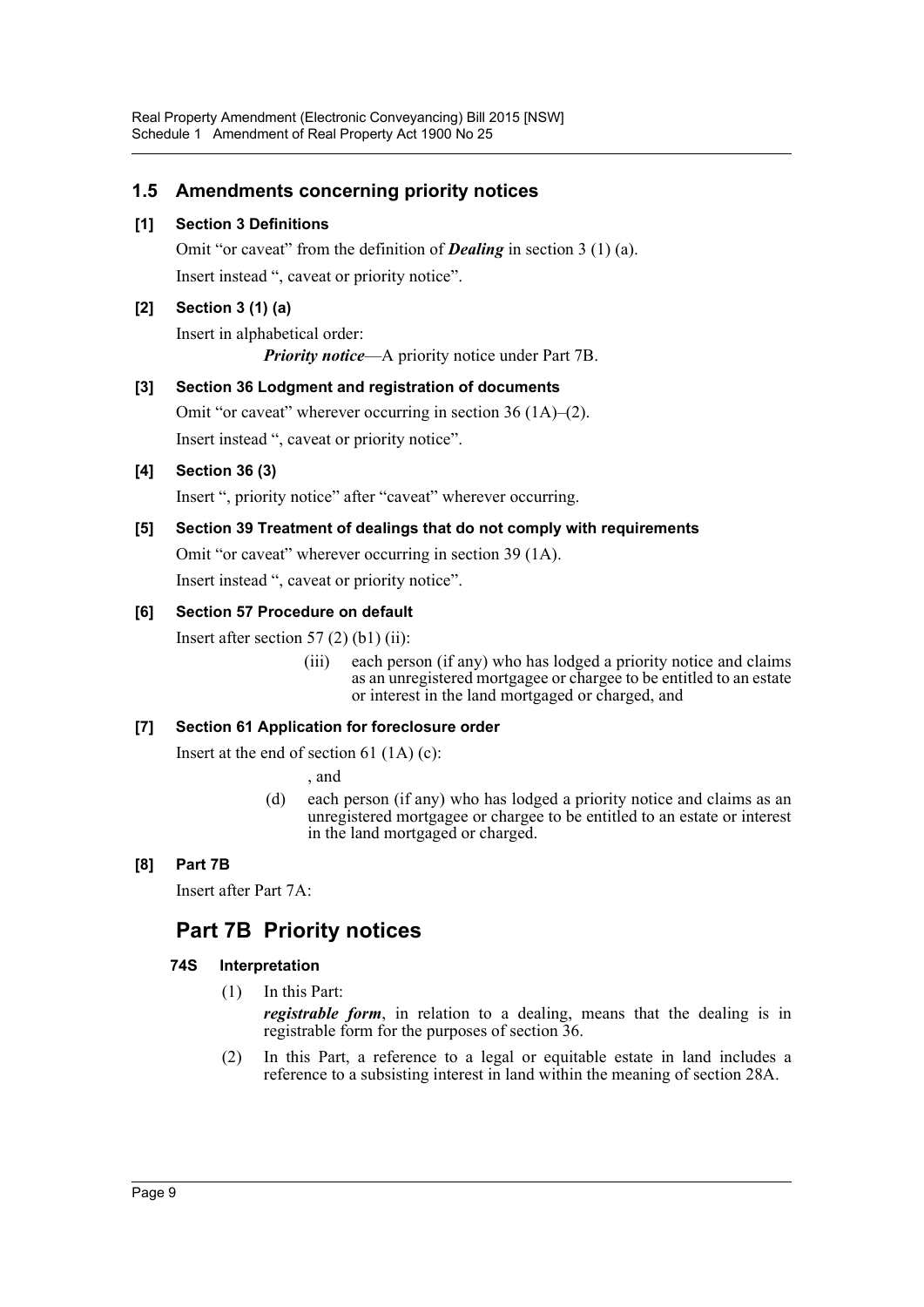#### **74T Lodgment of priority notices**

- (1) A person who intends to lodge a dealing to give effect to an entitlement to a legal or equitable estate or interest in land claimed by the person may lodge a priority notice with the Registrar-General with respect to the proposed dealing and any associated dealings (for example, a mortgage created over land that has been sold).
- (2) A priority notice must be in the approved form and lodged in the manner approved by the Registrar-General.
- (3) A person who has lodged a priority notice with respect to a proposed dealing cannot lodge another priority notice with respect to the same dealing unless all previous notices with respect to that dealing are withdrawn or have otherwise ceased to have effect.

**Note.** Previous priority notices may be withdrawn for the purposes of this subsection at the same time that the new priority notice is lodged.

- (4) If a priority notice is in the approved form, the Registrar-General may accept lodgment of the priority notice as sufficient evidence that the person who lodged the priority notice, or who had the priority notice lodged on the person's behalf, is entitled to lodge the priority notice.
- (5) Without limiting subsection (4), the Registrar-General may require a person who lodges a priority notice to provide, within a reasonable period specified by the Registrar-General, such evidence as the Registrar-General may require relating to the person's entitlement to lodge the notice or the intended timing for the lodgment of a dealing to which the notice relates.

**Note.** The Registrar-General may remove a recording of a priority notice under section 74X (2) if evidence that is required under this subsection is not provided.

(6) The Registrar-General is not required to give any person notice of the lodgment or recording in the Register of a priority notice.

#### **74U Registrar-General to enter particulars of priority notice lodged under this Part**

For the purpose only of acknowledging the receipt of a priority notice lodged under this Part, the Registrar-General must, if satisfied that the notice complies with the requirements made in respect of it by and under this Act, record in the Register such particulars of the notice as the Registrar-General considers appropriate (including its current expiry date).

#### **74V Period during which priority notice has effect**

- (1) The period during which a priority notice has effect is:
	- (a) 60 days from the date of its lodgment, or
	- (b) if that period is extended under this section—90 days from the date of its lodgment.
- (2) However, a priority notice ceases to have effect before the expiry of its period of duration if:
	- (a) the notice is withdrawn before that expiry, or
	- (b) the dealing or dealings to which the notice relates are lodged before that expiry and the dealing or dealings are registered, withdrawn or rejected by the Registrar-General, or
	- (c) the notice lapses because of the operation of section 74Y (3) before that expiry, or
	- (d) the Registrar-General has removed the recording of the priority notice under section  $74X(2)$  (b), (c) or (d) before that expiry.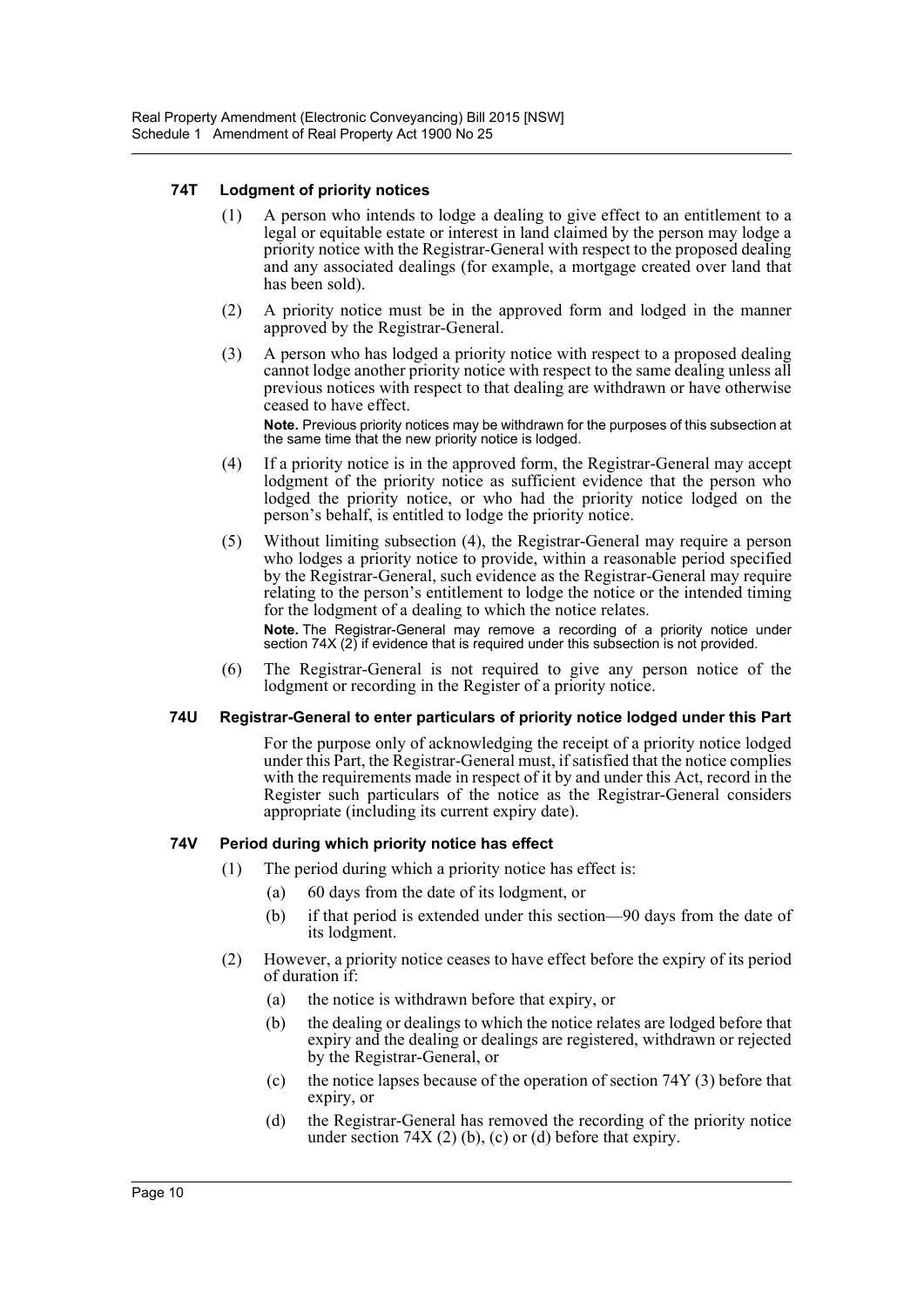- (3) A person who has lodged a priority notice may apply to the Registrar-General, in the approved form and manner, for an extension of the period of a priority notice by a single additional period of 30 days.
- (4) The Registrar-General is to grant an extension if the application is duly made before the expiry of the initial 60-day period.
- (5) If more than one priority notice is lodged with respect to the same land, the period during which each notice has effect is to be determined by reference to the lodgment date for the notice concerned.

#### **74W Effect of priority notice**

- (1) While a priority notice has effect with respect to a proposed dealing to give effect to an entitlement to an estate or interest in land, the Registrar-General must not, without the consent of the person who lodged the notice, register:
	- (a) any dealing on the folio of the Register for the land, or
	- (b) any plan (including a plan to which section 88B of the *Conveyancing Act 1919* applies) relating to the land.
- (2) Despite subsection (1), the lodgment of a priority notice does not prevent the Registrar-General from registering any of the following in the Register:
	- (a) a dealing in registrable form that was lodged before the notice,
	- (b) the dealing or dealings to which the notice relates,
	- (c) a caveat or the withdrawal or lapsing of a caveat,
	- (d) a vesting or dealing effected in accordance with an order of a court or a provision of a law of this State or the Commonwealth,
	- (e) an application made under section 93 by an executor, administrator or trustee in respect of the estate or interest of a deceased registered proprietor,
	- (f) an application under section 12 of the *Trustee Act 1925* or an order of a court or dealing which, in the opinion of the Registrar-General, effects or evidences a replacement of existing trustees or the appointment of new or additional trustees,
	- (g) an application under section 101,
	- (h) in relation to a mortgage, charge or covenant charge recorded or lodged in registrable form before the lodgment of the notice—a dealing effected by the mortgagee, chargee or covenant chargee in the exercise of a power of sale or other power or a right conferred by the mortgage, charge or covenant charge or by or under law,
	- (i) in relation to a lease recorded or lodged in registrable form before the lodgment of the notice—a dealing effected by the lessee pursuant to a right conferred by the lease or by or under law.

**Note.** In addition to the matters referred to in this subsection, the Registrar-General is not prevented from taking action with respect to any other matters that are not dealings or plans referred to in subsection (1).

- (3) If it appears to the Registrar-General that a dealing lodged during the period in which a priority notice has effect is a dealing to which the notice relates, the Registrar-General may:
	- (a) record the dealing in the Register if satisfied that the dealing is a dealing to which the notice relates, or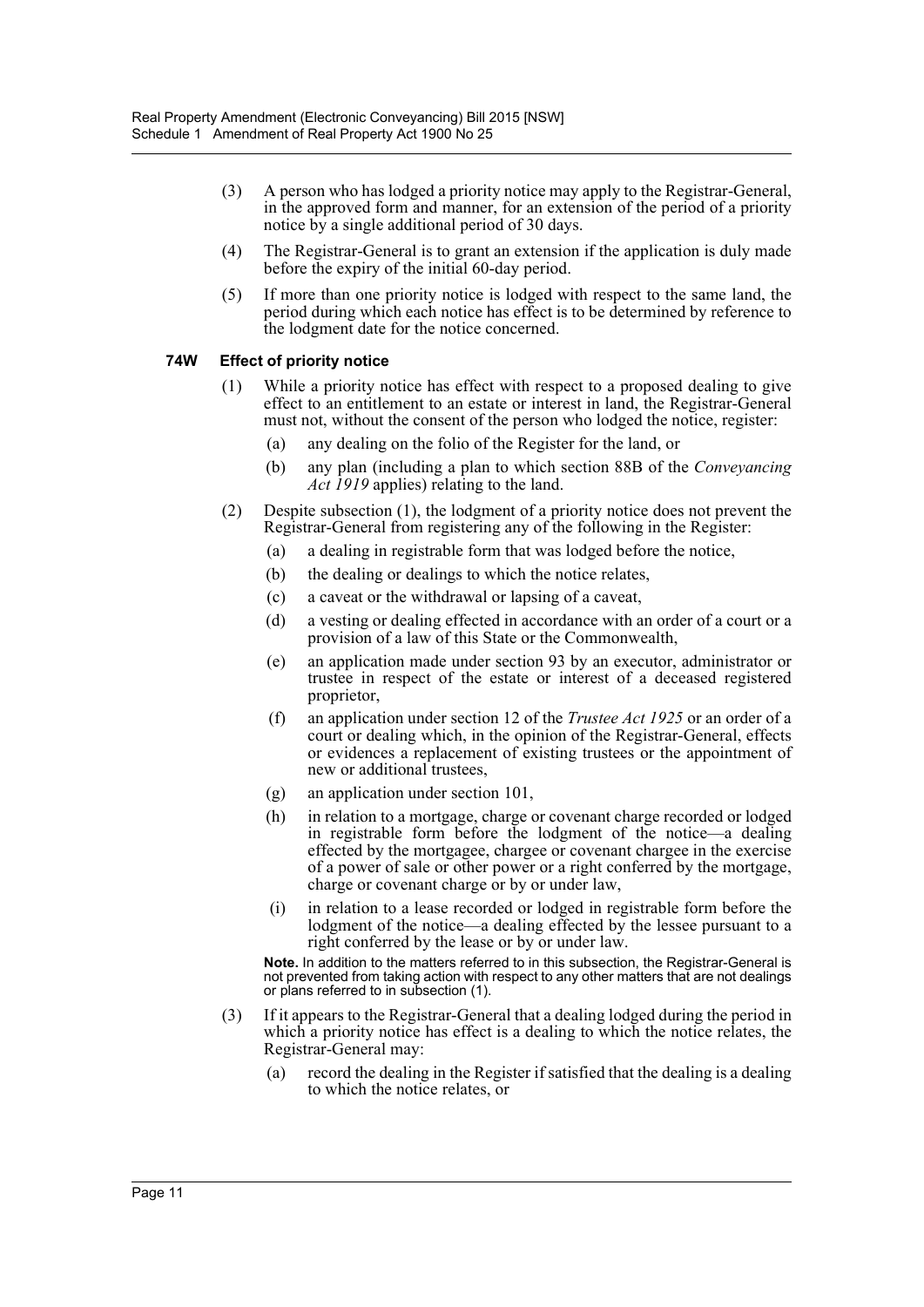(b) request the parties to the dealing to provide such further information as the Registrar-General may require to assist in determining whether the dealing is a dealing to which the notice relates.

#### **74X Withdrawal and removal of priority notice**

- (1) Each of the following persons may withdraw a priority notice, in the approved form and in the manner approved by the Registrar-General, at any time before a priority notice ceases to have effect:
	- (a) the person who has lodged a priority notice or whose proposed dealing is protected by the notice,
	- (b) an Australian legal practitioner or licensed conveyancer who is representing that person.
- (2) The Registrar-General may remove a recording in the Register of a priority notice if the Registrar-General is satisfied that:
	- (a) the notice has ceased to have effect, or
	- (b) the notice does not relate to the land to which the notice purports to relate, or
	- (c) the dealing or dealings to which the notice relates are unlikely to be lodged or recorded in the Register before the notice ceases to have effect, or
	- (d) the person who lodged the notice has not provided evidence required by the Registrar-General under section  $74T(5)$  within the period specified by the Registrar-General.

#### **74Y Application to Supreme Court for withdrawal of priority notice**

- (1) Any person who is or claims to be entitled to an estate or interest in the land described in a priority notice may apply to the Supreme Court for an order that the notice be withdrawn by the person who lodged it.
- (2) If satisfied that it is appropriate to do so in the circumstances, the Supreme Court may:
	- (a) order the person who lodged the priority notice to withdraw it, and
	- (b) make such other or further orders as it thinks fit.
- (3) If the Supreme Court makes an order for the withdrawal of a priority notice and the notice is not withdrawn within the period specified by the order, the notice lapses when a copy of the order is lodged with the Registrar-General after that time expires.

#### **74Z Compensation payable in certain cases**

- (1) Any person who, without reasonable cause:
	- (a) lodges a priority notice, or
	- (b) refuses or fails to withdraw a priority notice after being requested to do so,

is liable to pay compensation to any person who sustains pecuniary loss that is attributable to the lodgment, refusal or failure.

(2) Such compensation is recoverable in proceedings taken in a court of competent jurisdiction by the person who claims to have sustained the pecuniary loss.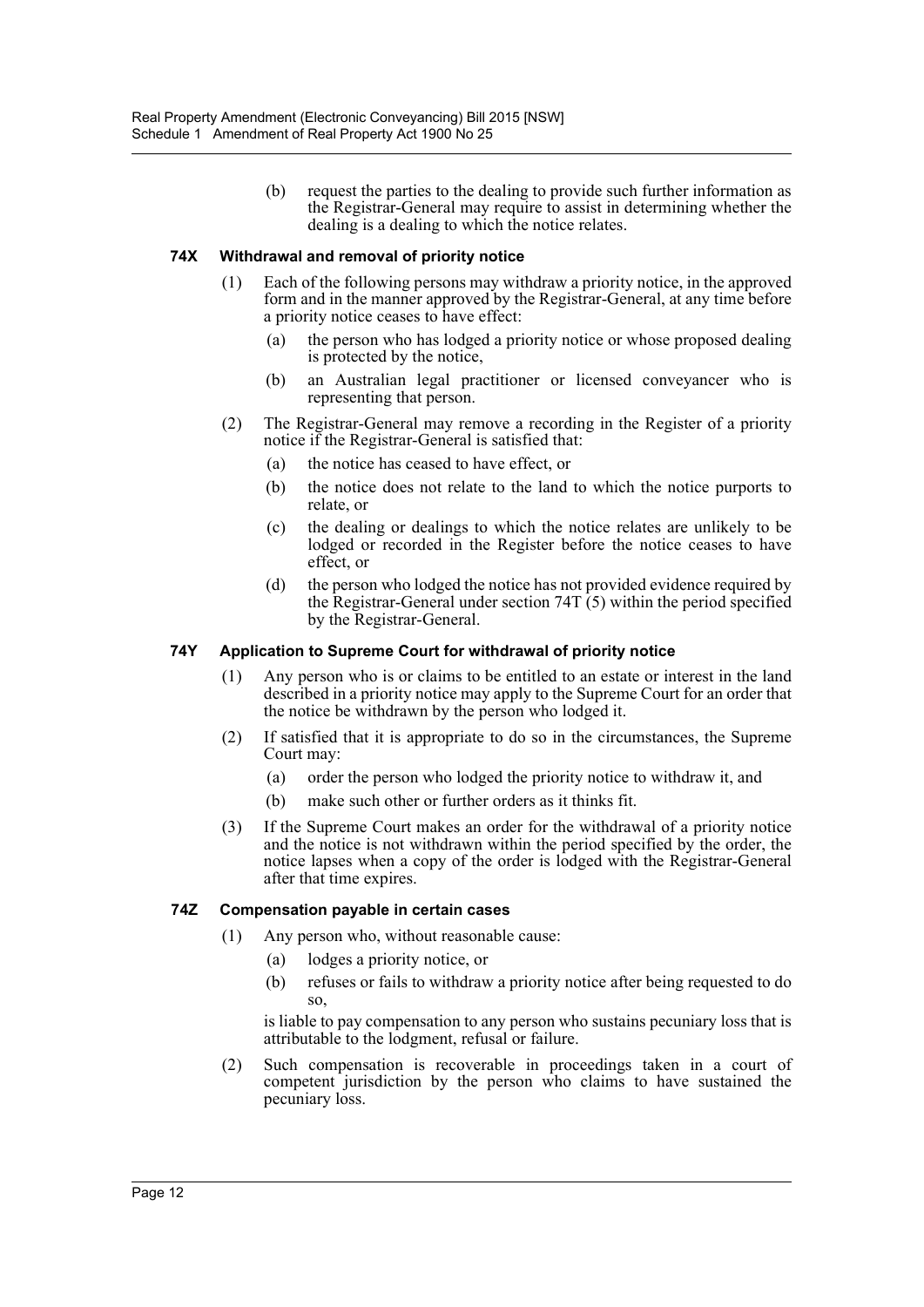## **[9] Section 96D Official search of computer folio**

Insert "or priority notice" after "caveat" wherever occurring in section 96D (2) (b).

## **[10] Section 96E Searches to disclose recordings on mortgages etc** Insert "or priority notice" after "caveat" wherever occurring.

## **[11] Section 105A Effect of recording writ**

Insert at the end of section 105A (1) (r):

, or

(s) a dealing to which a priority notice that has effect relates.

#### **[12] Section 114 Registrar-General may require plan to be lodged**

Omit "a caveat", "the caveat" and "or caveat" from section 114 (b).

Insert instead "a caveat or priority notice", "the caveat or priority notice" and ", caveat or priority notice", respectively.

#### **[13] Section 134 Torrens Assurance Fund**

Omit "dealing, caveat or withdrawal of caveat" wherever occurring in section 134 (2) and (4).

Insert instead "dealing, caveat or priority notice (or withdrawal of a caveat or priority notice)".

## **1.6 Amendments concerning certificates of title and consents**

#### **[1] Section 33 Issue of certificates of title**

Omit "Notwithstanding subsection (1) but subject to subsection (6), the Registrar-General shall" from section  $33(5)$ .

Insert instead "Without limiting subsection (1), the Registrar-General may".

#### **[2] Section 33 (6)**

Omit the subsection.

#### **[3] Section 33AAA**

Insert after section 33:

#### **33AAA Cessation of issue of certificates of title**

- (1) The Registrar-General may, by order published in the Gazette, declare that the Registrar-General will cease to issue certificates of title under this Act on a specified day (the *cessation day*).
- (2) The day specified as the cessation day under subsection (1) must be no earlier than the first day after the end of the period of 3 months beginning with the day on which the notice is published in the Gazette under that subsection.
- (3) On and from the cessation day:
	- (a) the Registrar-General is no longer required to issue certificates of title under this Act, and
	- (b) in relation to any land where a person (other than the registered proprietor) has control of the right to deal in the land—the Registrar-General may, if the Registrar-General considers it appropriate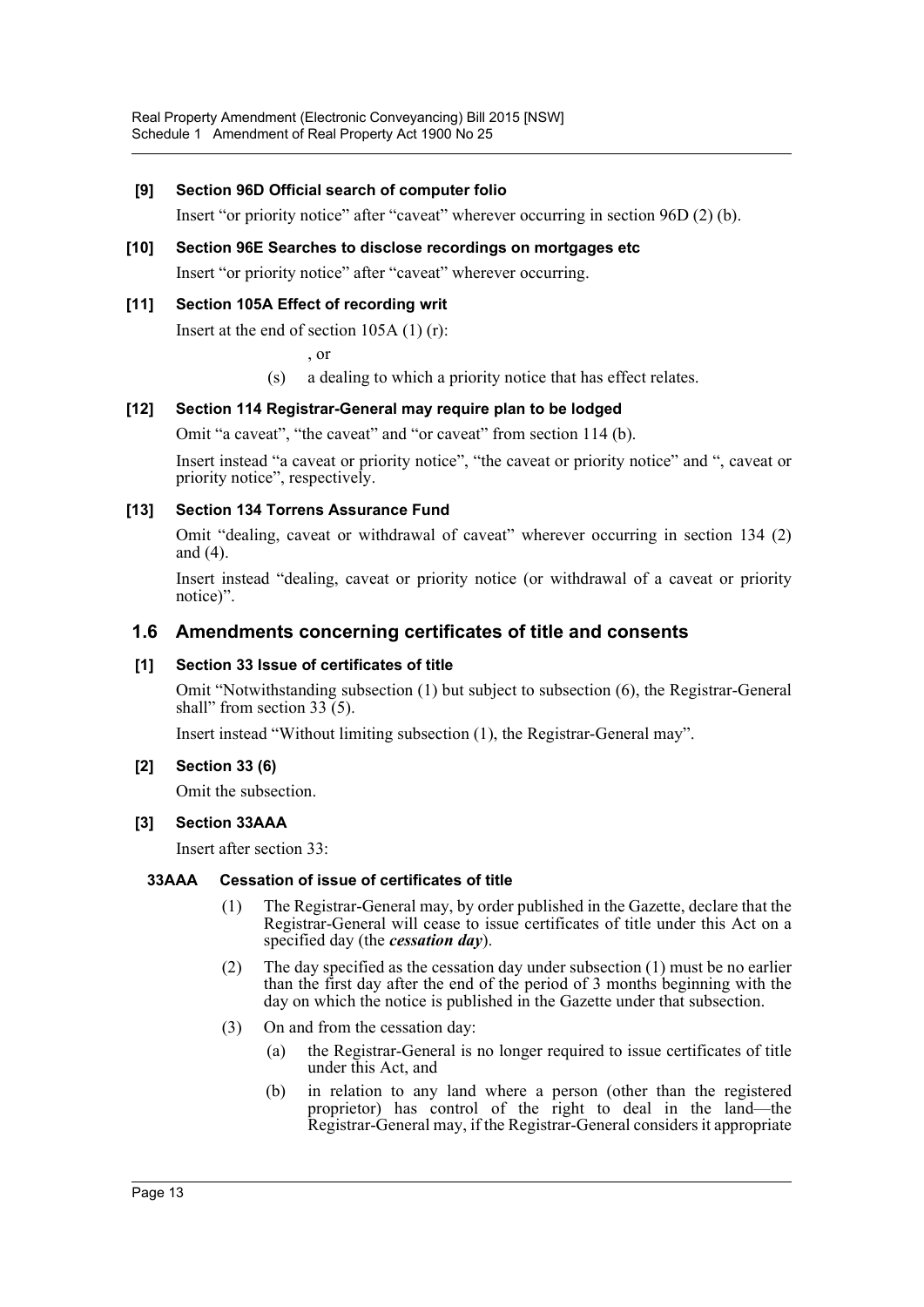to do so, make an entry in the folio of the Register for the land, in such form and manner as the Registrar-General considers appropriate, indicating the name of the person who the Registrar-General considers has control of the right to deal in the land, and

- (c) a certificate of title previously issued has no force or effect for the purposes of a statutory requirement for the lodgment or production of a certificate of title that is imposed in connection with the registration of a matter, and
- (d) a statutory requirement for the lodgment or production of a certificate of title that is imposed in connection with the registration of a matter is taken to be satisfied by the person recorded in the Register as the person having control of the right to deal in the land providing consent to the registration of the matter.
- (4) The consent referred to in subsection (3) (d) must:
	- (a) be provided in the approved form and in the manner approved by the Registrar-General, and
	- (b) be signed (or, in the case of an electronic consent, digitally signed) by or on behalf of the person who has control of the right to deal in the land.
- (5) The Registrar-General may assume that a person having control of the right to deal in the land who provides such consent to the registration of a matter has all necessary authority to provide it or to withdraw it.
- (6) This section applies despite any other provisions of this Act (including sections 33–33 $\hat{AB}$ ) or any other law.
- (7) In this section:

*electronic consent* means a consent contained in an electronic communication.

*statutory requirement* means a requirement made by or under this or any other Act.

#### **[4] Section 33AA Non-issue of certificate of title**

Insert after section 33AA (4):

(5) For the avoidance of doubt, the Registrar-General may make determinations under this section with respect to the issue of certificates of title in connection with both paper and electronic conveyancing transactions.

#### **1.7 Amendments concerning Registrar-General and Deputy Registrars-General**

#### **[1] Section 3 Definitions**

Insert in alphabetical order in section 3 (1) (a):

*Deputy Registrar-General*—A member of staff of the Department who has been designated under section 4B to be a Deputy Registrar-General.

*Registrar-General*—The person employed in the Public Service as the Registrar-General.

#### **[2] Section 4A Registrar-General—delegation and seal of office**

Insert "Deputy Registrar-General or" after "to a" in section 4A (1).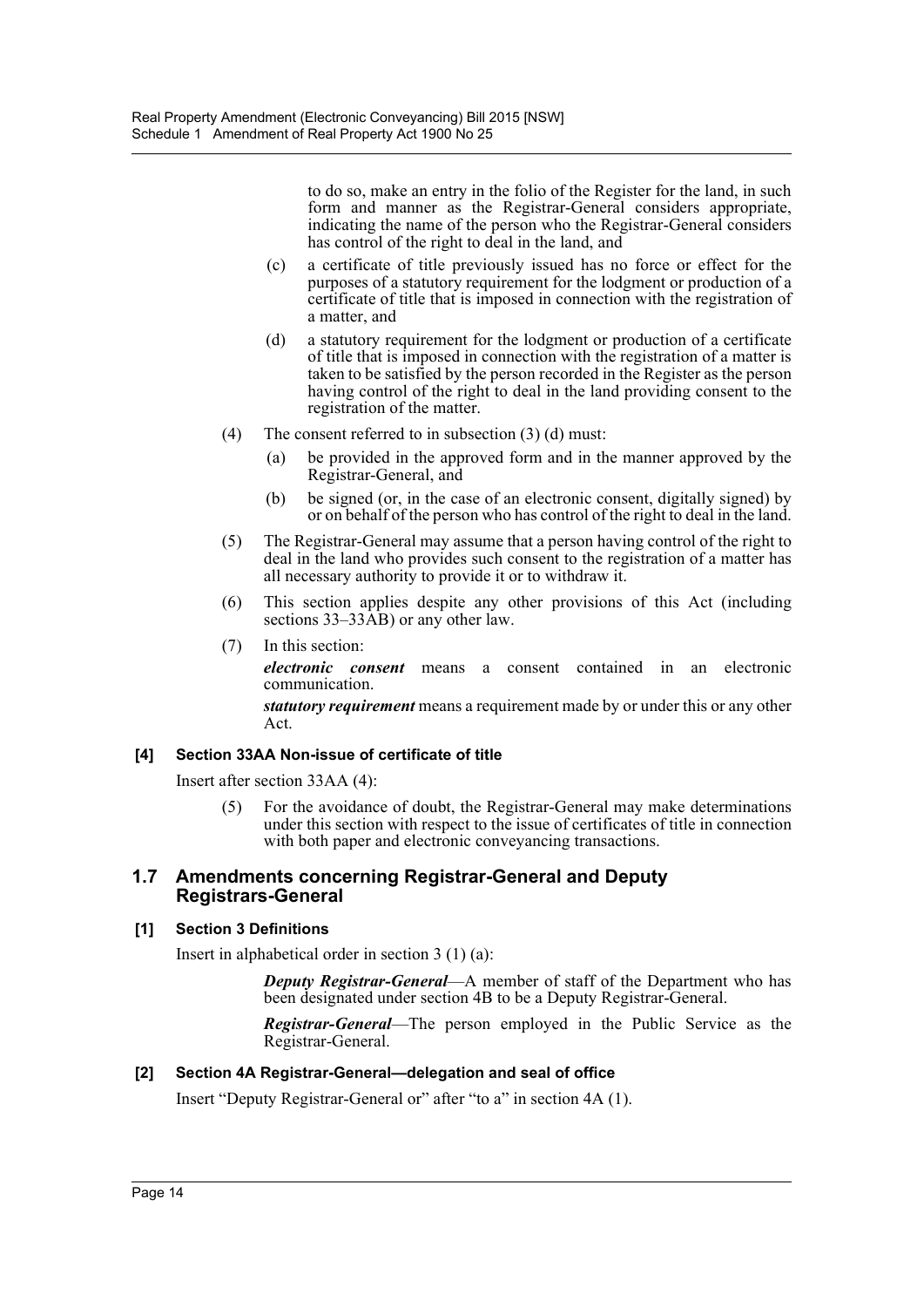#### **[3] Section 4B**

Insert after section 4A:

#### **4B Deputy Registrars-General**

- (1) The Registrar-General may, by instrument in writing, designate one or more members of staff of the Department to be Deputy Registrars-General.
- (2) If more than one Deputy Registrar-General is designated, the Registrar-General may, in the instrument designating a person to be a Deputy Registrar-General or by a subsequent instrument in writing, designate one of the Deputy Registrars-General to be the Senior Deputy Registrar-General.
- (3) A Deputy Registrar-General has such powers and functions as may be:
	- (a) assigned to the Deputy Registrar-General by the Registrar-General, and
	- (b) conferred or imposed on the Deputy Registrar-General by or under this or any other Act.
- (4) A Deputy Registrar-General is to exercise his or her powers and functions (including delegated powers and functions of the Registrar-General) in accordance with any directions given by the Registrar-General.
- (5) If there is no Registrar-General or the Registrar-General is absent from his or her duties:
	- (a) in the case where there is only one Deputy Registrar-General—the Deputy Registrar-General may act as the Registrar-General, or
	- (b) in the case where there is more than one Deputy Registrar-General—the Senior Deputy Registrar-General may act as the Registrar-General.
- (6) A Deputy Registrar-General acting as the Registrar-General under subsection (5) has the same powers and functions as the Registrar-General and anything done by the Deputy Registrar-General in the exercise of those powers and functions has same effect as if it had been done by the Registrar-General.

## **1.8 Amendments concerning service of notices on caveators**

#### **[1] Section 74B Lodgment of caveats against primary applications**

Omit section 74B (2) (b) (vi). Insert instead:

(vi) an address in Australia at which notices may be served on the caveator,

#### **[2] Section 74F Lodgment of caveats against dealings, possessory applications, plans and applications for cancellation of easements or extinguishment of restrictive covenants**

Omit section 74F (5) (b) (viii). Insert instead:

(viii) an address in Australia at which notices may be served on the caveator,